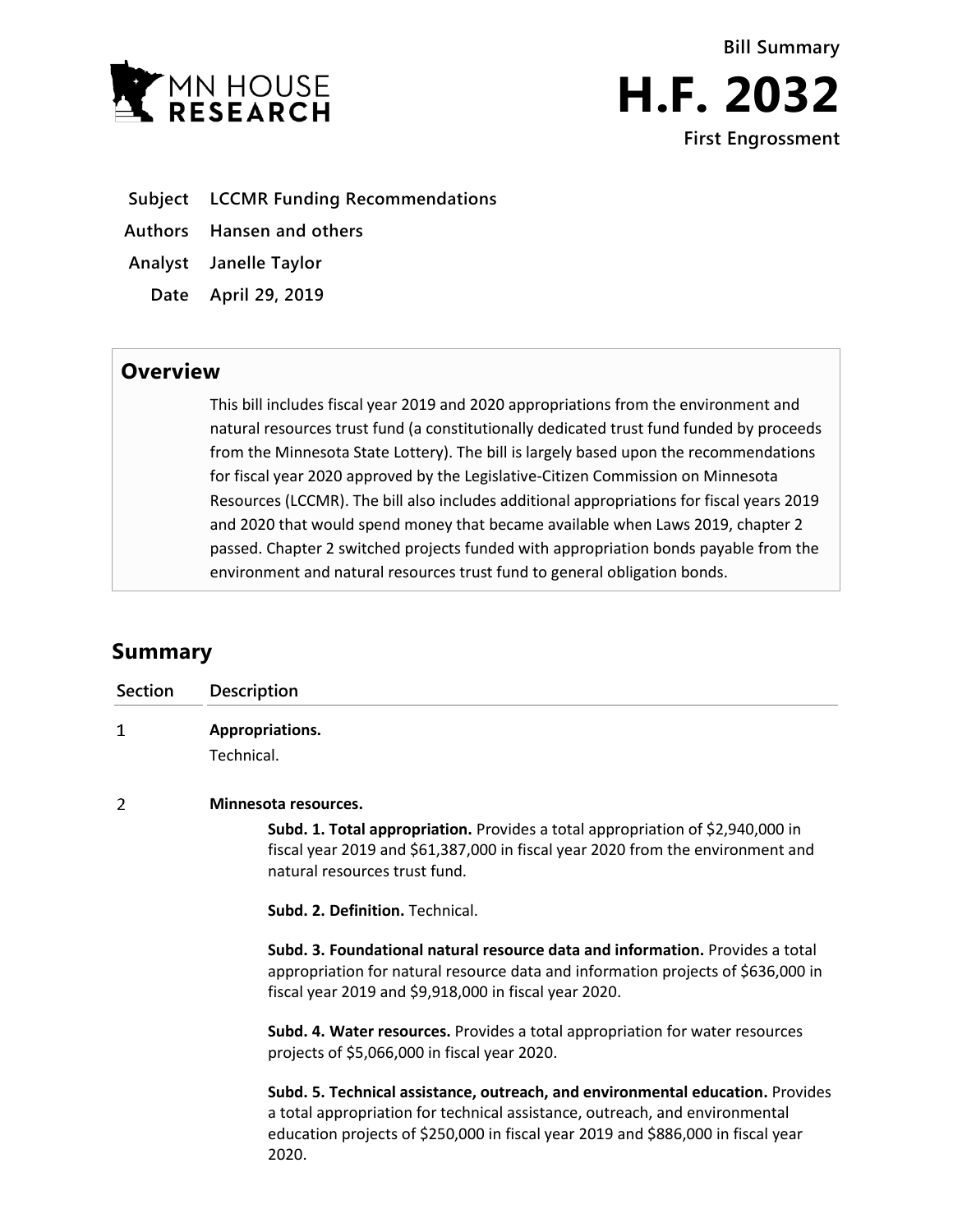### **Section Description**

**Subd. 6. Aquatic and terrestrial invasive species.** Provides a total appropriation for invasive species projects of \$3,100,000 in fiscal year 2020.

**Subd. 7. Air quality and renewable energy.** Provides a total appropriation for air quality and renewable energy projects of \$1,485,000 in fiscal year 2020.

**Subd. 8. Methods to protect or restore land, water, and habitat.** Provides a total appropriation for projects for protection, restoration, and enhancement methods of \$5,233,000 in fiscal year 2020.

**Subd. 9. Land acquisition, habitat, and recreation.** Provides a total appropriation for land acquisition projects of \$1,724,000 in fiscal year 2019 and \$33,661,000 in fiscal year 2020.

**Subd. 10. Administration and contract agreement reimbursement.** Provides a total appropriation of \$330,000 in fiscal year 2019 and \$1,538,000 in fiscal year 2020 for contract administration expenses of the Department of Natural Resources (DNR), and administrative expenses of the LCCMR.

**Subd. 11. Wastewater treatment recommendations.** Provides a total appropriation of \$500,000 for wastewater treatment related projects in fiscal year 2020. Also allows up to \$6,500,000 of the environment and natural resources trust fund to be invested in loans through the Public Facilities Authority's clean water revolving fund.

**Subds. 12 to 19.** Provides project requirements that apply to all recipients. The LCCMR recommends similar requirements each year, which include: specifying the availability of appropriations; data requirements; specific project requirements, including requiring ecological restoration and management plans; and requiring easements to be permanent and have a long-term monitoring and enforcement plan. Also extends several previous appropriations set to expire.

#### 3 **Exceptions.**

Removes language passed last session allowing money from the environment and natural resources trust fund to be spent on municipal water pollution control in municipalities with a population less than 5,000.

#### 4 **Land acquisition for habitat and recreation.**

Reduces the amount of acres of land to be acquired within the metropolitan regional park system under a previous appropriation from 2015.

#### 5 **Land acquisition, habitat, and recreation.**

Reduces acreage amounts under previous appropriations from 2017, including the amount of acres of land to be acquired within the metropolitan regional park system and